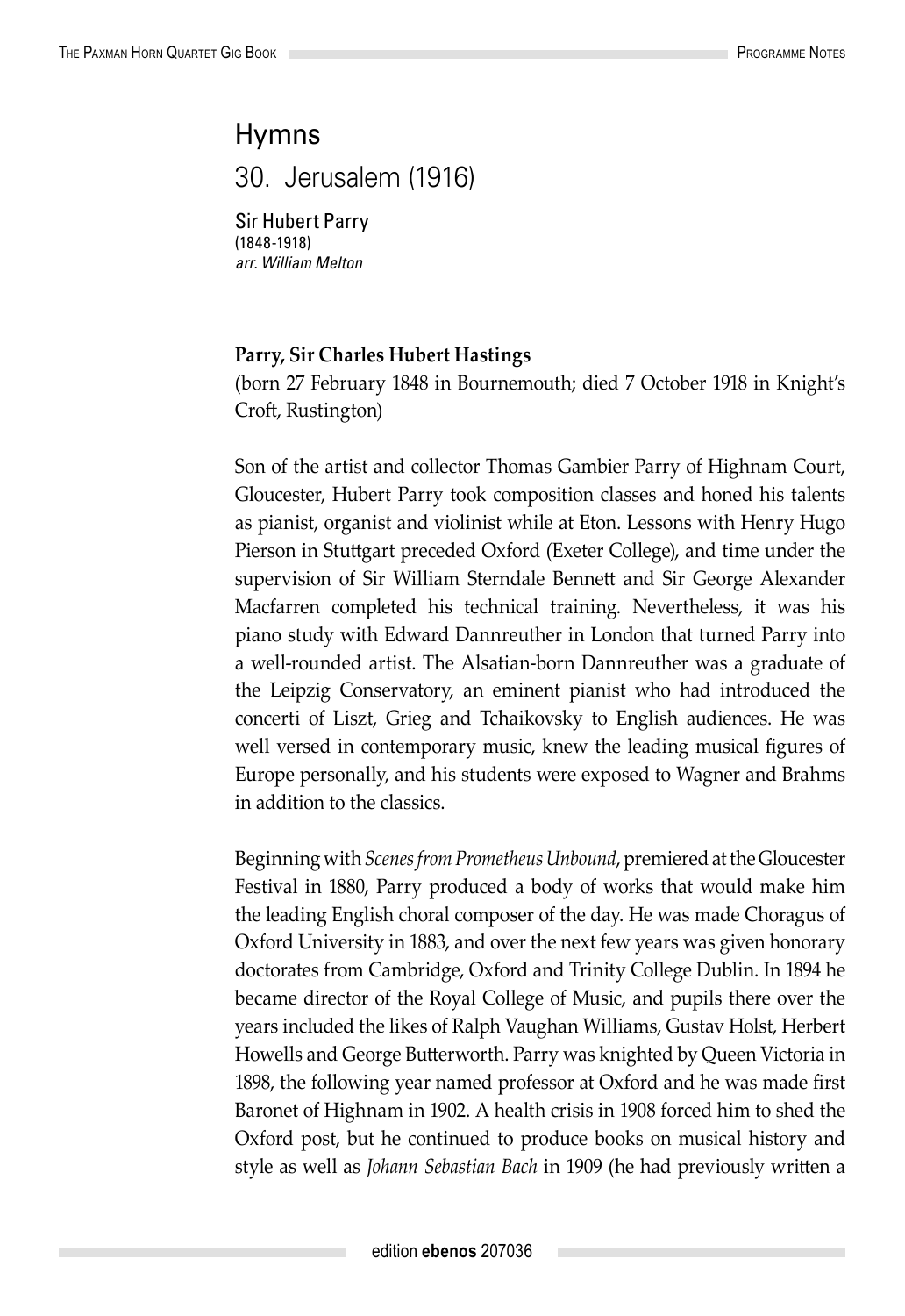slew of articles for *Grove's Dictionary*). A two-volume biography of Parry appeared eight years after his death, and since then several more have been published, the latest by scholar Jeremy Dibble in 1992.

There is little doubt that Parry's great abilities as pedagogue and administrator, though invaluable for the cause of music in England, hindered the promotion of his own creations. For Parry's considerable output is rarely to be heard: the opera *Guinevere*, four symphonies (five if the *Symphonic Fantasia 1912* is counted), overtures, a piano concerto, suites and other orchestral works, three string quartets, three piano trios and various chamber works, secular cantatas and part songs, solo songs, organ music and pieces for piano. As to Parry's style, Jürgen Schaarwächter has noted, 'Long influenced by Mendelssohn-Bartholdy and Schumann, later by Brahms and at times by Wagner, the important characteristic of his compositional technique was a great seriousness and integrity that was closely allied with the Victorian ideal of beauty'. His own generation knew him best for his sacred choral works, which included three oratorios and a large body of anthems, motets, odes and hymns. Yet, except for one shining exception, these remain little known outside of England.

That exception is a brief work that Parry composed in 1916. Written at the request of the Poet Laureate Robert Bridges, its goal was to rally sagging public morale after two years of death and sacrifice in the First World War. Bridges sent Parry the short poem 'And did those feet in ancient time' by William Blake (from the preface to his epic *Milton: a Poem*, 1804), inspired by an apocryphal story of the young Jesus being brought to the town of Glastonbury by Joseph of Arimathea. Hardly a conventional Christian, Blake employed the religious imagery to project a bucolic paradise — a new Jerusalem — in place of the 'dark satanic mills' of his own emerging industrial era. Evocative phrases like 'green and pleasant land' are now widely used, but within the framework of the poem they retain their original power. Parry was taken with the text and swiftly sketched out the hymn *Jerusalem*. Copies were distributed across the country and the piece was rapidly adopted by the public. After its quintessential orchestration by Sir Edward Elgar in 1922, King George V was said to prefer *Jerusalem* as a national anthem over *God Save the King*, and many others have echoed this sentiment.